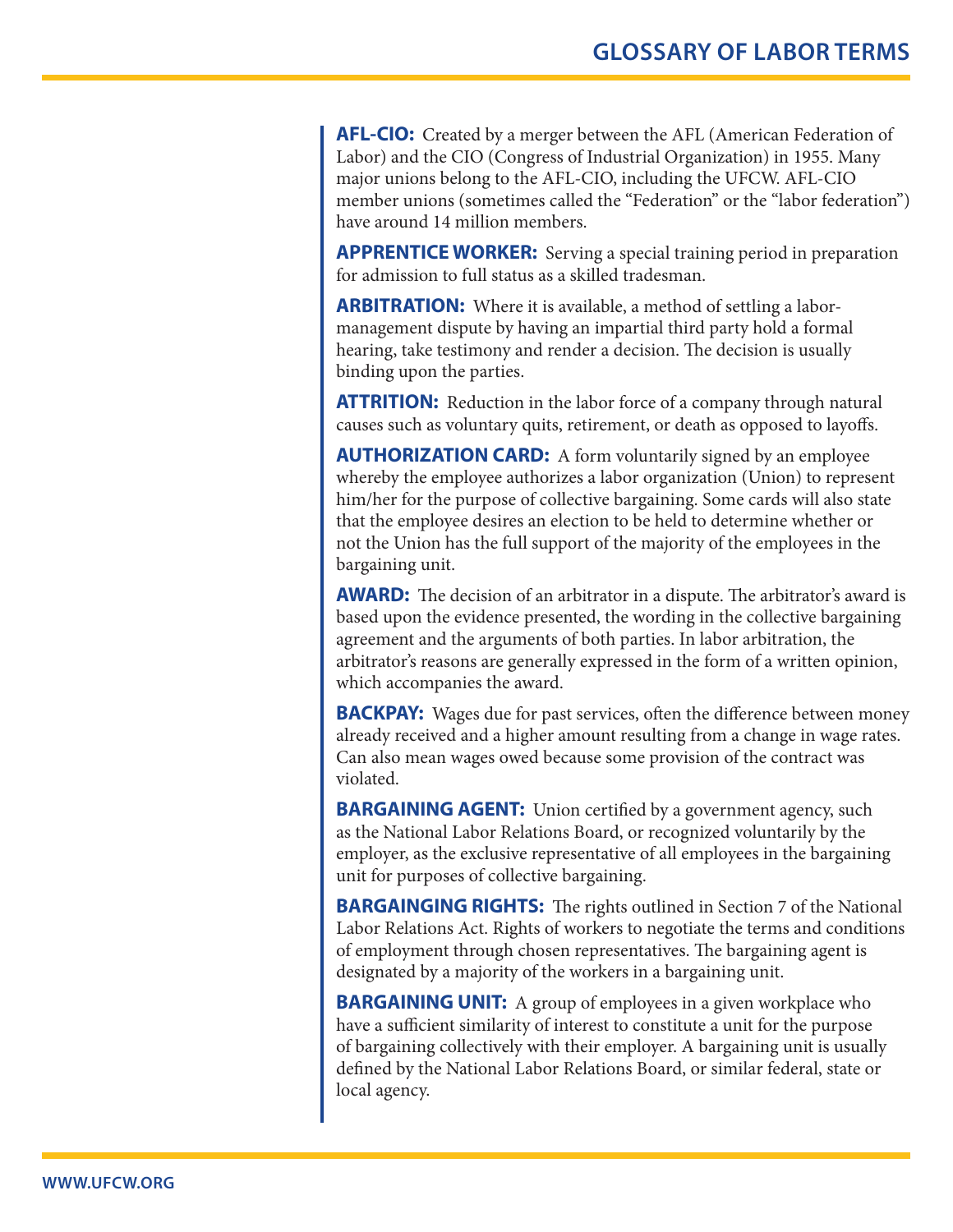**BASE RATE:** The straight time rate of pay, excluding premiums and incentive bonuses.

**BOYCOTT:** A concerted refusal to work for, purchase from, or handle the products of an employer. Where the action is directed against the employer directly involved in the labor dispute, it is termed a primary boycott. In a secondary boycott, the action is directed against a neutral employer in an attempt to get him/her to stop doing business with the company with which the union is having a dispute. Secondary boycotts are illegal under the Taft Hartley Act.

**BUMPING:** A contractual right whereby employees scheduled for layoff are permitted to displace less senior employees in other jobs for which they are qualified.

**UNION REPRESENATIVE: (B.A., Business Agent):** A full-time representative of a local union whose job it is to represent members in the local.

**CALL-IN-PAY:** Compensation to workers who report for work and, for a variety of reasons, the employer decides to send back home. Examples of call in pay include: "show up pay", when a worker is called into work by error for overtime work and is sent back home; or, wages paid when the worker is required to report and there is insufficient work for a full day.

**CANVASS:** A method of talking individually to every member of a bargaining unit to either convey information, gather information on a survey, or plan for united action.

**CAPTIVE AUDIENCE MEETING:** A union term for meetings of workers called by management and held on company time and property. Usually the purpose of these meetings is to try to persuade workers to vote against joining the Union during an organizing drive.

**CARD CHECK:** Procedure whereby signed authorization cards are checked against a list of employees in a prospective bargaining unit to determine if the union has majority status. The employer may recognize the Union on the basis of this card check without the necessity of a formal election. Often conducted by an outside party.

**CEASE AND DESIST ORDER:** An order to stop an action, to not repeat the action, and to take action to undo the wrong. A cease and desist order issued by the National Labor Relations Board is a final order in an unfair labor practice case. It requires the guilty party to stop any conduct found to be in violation of the law and to take positive action to remedy the situation.

**CERTIFICATION:** Official recognition by a labor relations board that an employee organization is the exclusive representative for all the employees in an appropriate bargaining unit for the purpose of collective bargaining.

**CERTIFIED UNION:** A union designated by federal or state labor relations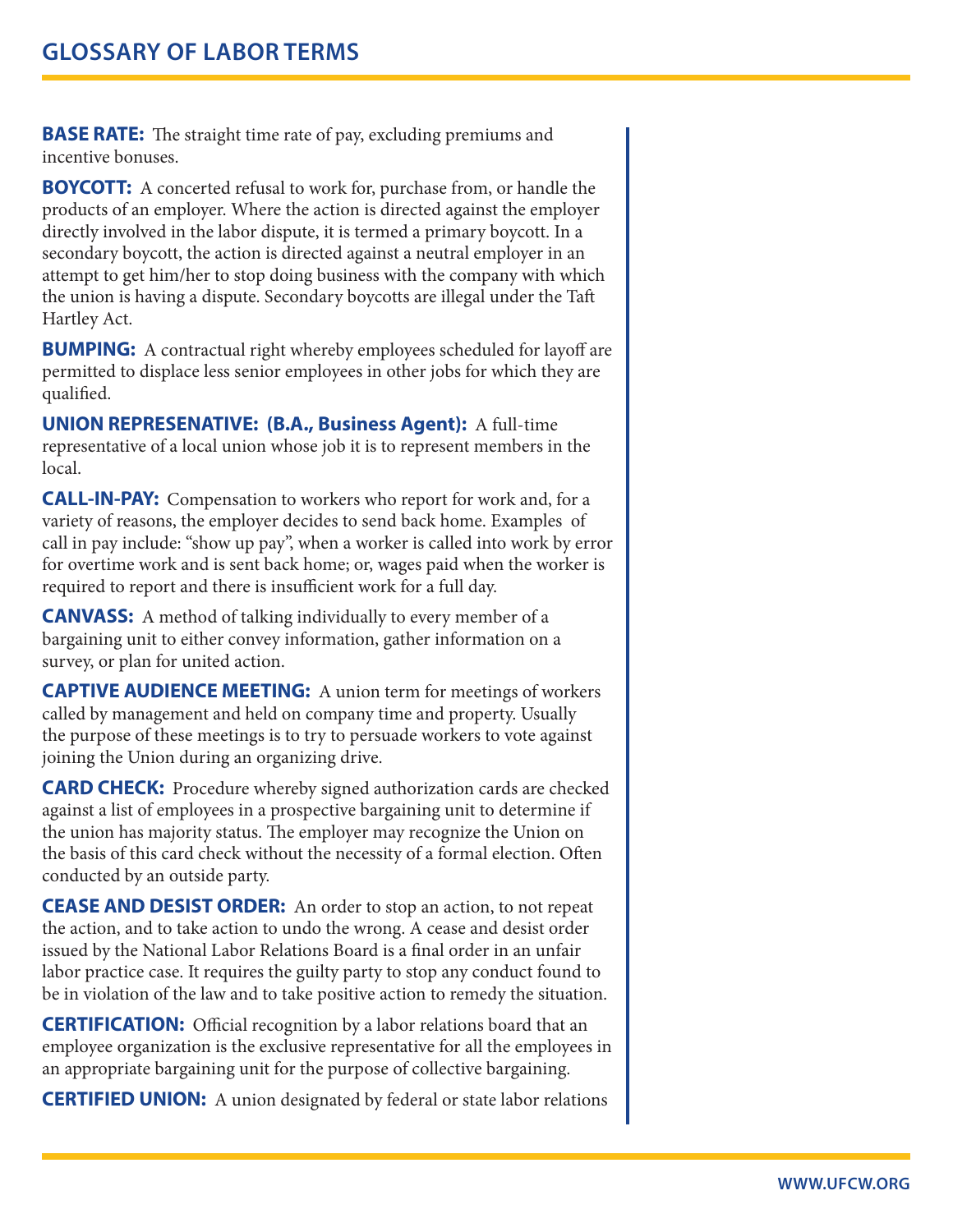boards as the exclusive bargaining agent of a group of workers.

**CHARGE:** A written statement of alleged unfair practices. Filing a charge with the NLRB is the first step in an unfair labor practice proceeding. If the NLRB decides to take up the charge, it will issue a formal complaint to start an unfair labor practice hearing.

**CHECK-OFF:** An arrangement under which an employer deducts from the pay of employees the amount of union dues they owe and turns over the proceeds directly to the treasurer of the union.

**CHILD LABOR LAWS:** Federal child labor laws protect young workers from employment that might interfere with their educational opportunities or be detrimental to their health or well being. These laws stipulate that persons under the age of 18 can't work in jobs deemed hazardous by the Secretary of Labor, and restrict the hours and times employees younger than 16 years old may work. Youths under 14 may only work in jobs that are exempt from child labor standards or not covered by the FLSA. (Exempt work includes: delivery of newspapers to consumers; performing in theatrical, motion picture, or broadcast production and work in a business owned by parents of the minor, except in manufacturing or hazardous occupations.)

**CLASS ACTION OR GRIEVANCE:** A lawsuit in which the plaintiffs or grievants proceed not only on their own behalf, but on behalf of all others similarly situated or affected.

**CLOSED SHOP:** An agreement between an employer and a union that, as a condition of employment, all employees must belong to the Union before being hired. The employer agrees to retain only those employees who belong to a union. Closed shop agreements were declared illegal by the Taft-Hartley Act.

**COERCION:** Economic or other pressure exerted by an employer to prevent the free exercise by employees of their right to self-organization and collective bargaining; also, intimidation by a union or fellow workers to compel affiliation with the union.

**COLLECTIVE BARGAINING:** Negotiations between an Employer and Union, representing a group of employees, that determines the conditions of employment. The result of the Collective Bargaining Procedure is called the contract. Collective Bargaining is governed by Federal and State Statutory Laws, Administration Agency Regulations, and Judicial decisions.

**COMPLAINT:** Formal papers issued by the National Labor Relations Board (NLRB) based on a finding of merit in an Unfair Labor Practice charge to start an unfair labor practice hearing before an Administrative Law Judge. The complaint states the basis for the NLRB's jurisdiction and the alleged unfair labor practice.

**CONCERTED ACTIVITY:** Action taken by an employee or employees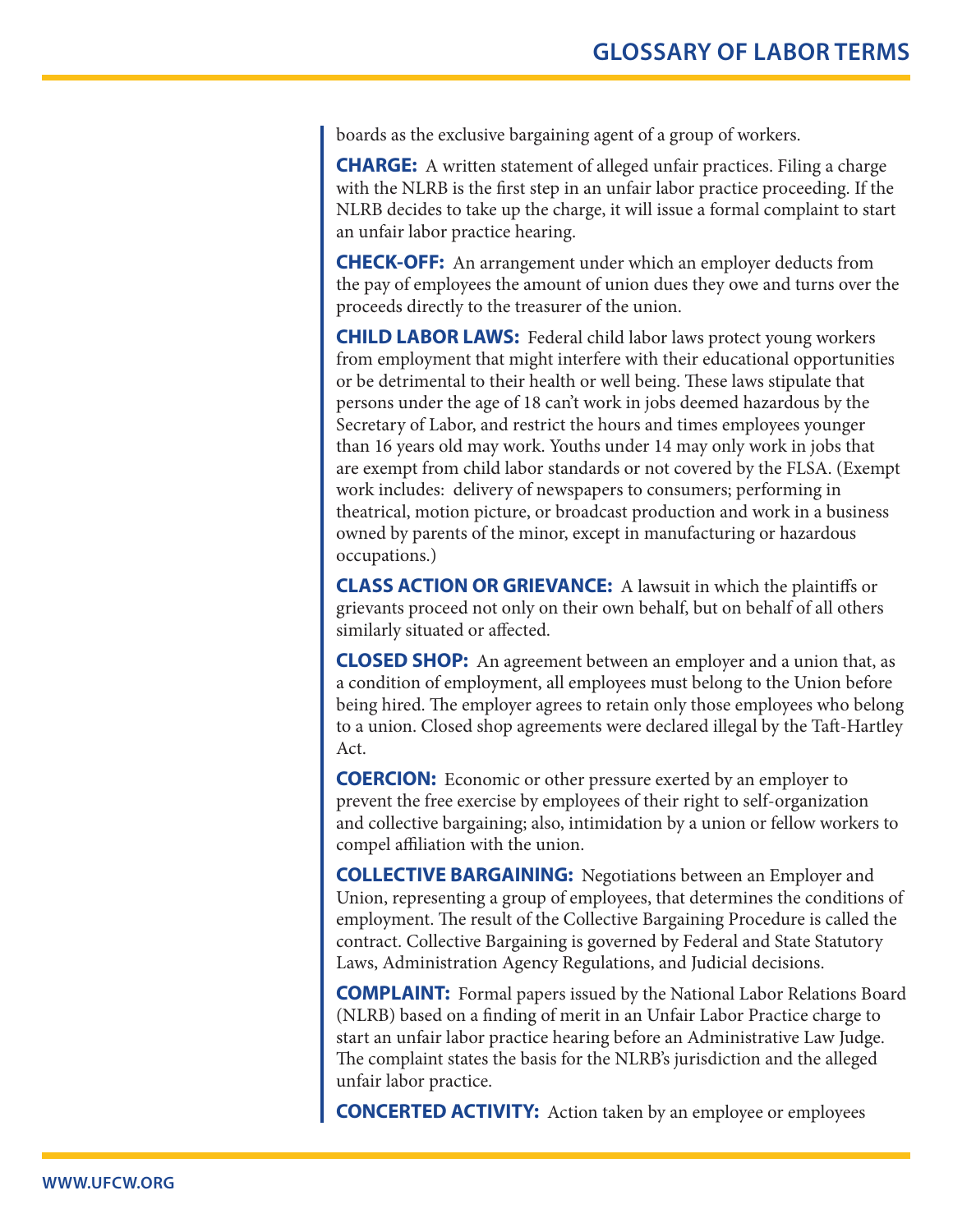(generally on behalf of fellow-workers) in order to improve their working conditions or benefits. Bargaining law considers this type of activity protected from retaliation or reprisal.

**CONTRACT:** An Agreement in writing between the Union, acting as bargaining agent and the Employer, covering wages, hours, working conditions, fringe benefits, rights of workers and union, and procedures to be followed in settling disputes and grievances.

**COST-OF-LIVING ADJUSTMENT (COLA):** A provision in a collective bargaining agreement that adjusts wage increases to fluctuations in the cost of living during the term of the contract.

**DECERTIFICATION:** Removal by the National Labor Relations Board of a union's certification as exclusive bargaining representative.

**DEPARTMENT OF LABOR:** Federal agency established in 1913 to further the welfare of wage earners.

**DUTY OF FAIR REPRESENTATIVE:** A union's obligation to represent all people in the bargaining unit as fairly and equally as possible. This requirement applies both in the creation and interpretation of collective bargaining agreements. A union is said to have violated its Duty of Fair Representation when a union's conduct toward a member of a collective bargaining unit is arbitrary, discriminatory, or in bad faith. A Union Steward, for example, may not ignore a grievance which has merit, nor can that grievance be processed in a perfunctory manner. It should be noted, however, that the employee in the bargaining unit has no absolute right to have a grievance taken to arbitration. The union is obligated to give fair representation to all union members, and also to collective bargaining unit members who have not joined the union in "right-to-work" states or in public service units.

**ECONOMIC RECOURSE:** A strike, picket, or boycott by a union, or a lockout by an employer.

**ECONOMIC STRIKE:** A work stoppage by employees seeking economic benefits such as wages, hours, or other working conditions. This differs from a strike which is called based on the employer's unfair labor practices.

**EMPLOYEE ASSISTANCE PROGRAM:** A confidential information, support and referral service designed to help employees cope with personal problems which have a negative impact on their lives and, subsequently, on their work productivity. Such programs often provide assistance in such situations as emotional stress, marital and family problems, financial and legal difficulties, and drug or alcohol abuse.

**EMPLOYEE RETIREMENT INCOME SECURITY ACT (ERISA):** This

law requires that persons engaged in the administration and management of private pensions act with the care, skill, prudence and diligence that a prudent person familiar with such matters would use. The law also sets up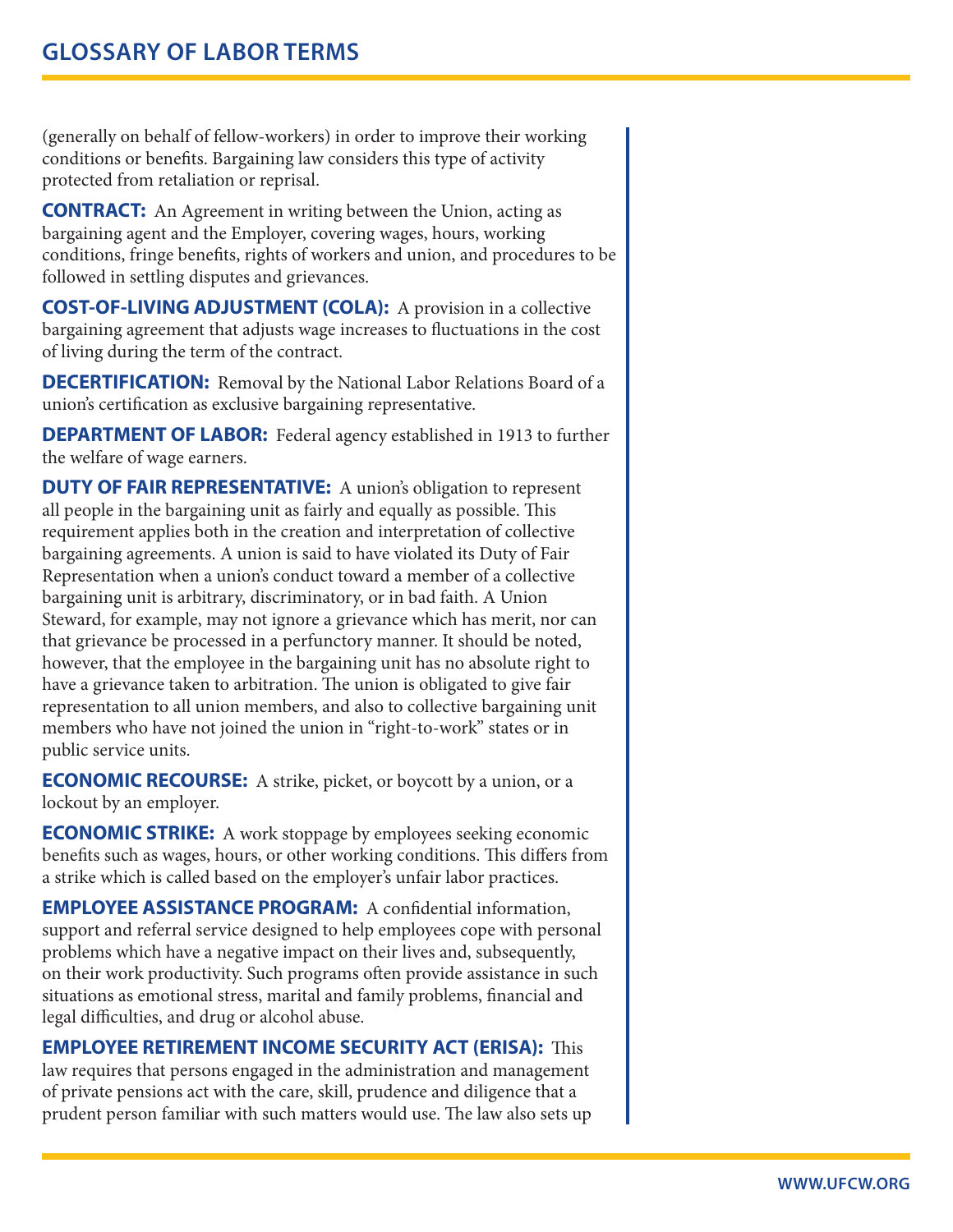an insurance program under the Pension Benefit Guarantee Corporation (PBGC) which guarantees some pension benefits even if a plan becomes bankrupt.

**EQUAL EMPLOYMENT OPPORTUNITIES COMMISSION (EEOC):** 

The federal government agency which administers most discrimination lawsuits.

**EXCELSIOR LIST:** The list of current employees whose names and addresses the employer is obligated to provide the labor board after a representation election has been scheduled. [156 NLRB 1236, (1996)].

**EXCLUSIVE BARGAINING RIGHTS:** The right of a union which has been certified by the National Labor Relations Board or other government agency to be the only union representing a particular unit.

**FACT FINDING:** Investigation of labor-management disputes by a board, panel or individual. A report is issued by the panel describing the issue in dispute, and may make recommendations for a solution.

**FAIR LABOR STANDARDS ACT (FLSA):** The 1938 federal wage-hour law which established minimum wage, maximum weekly hours and overtime pay requirements in industries engaged in interstate commerce. The law also prohibited the labor of children under 16 years of age.

**FAMILY AND MEDICAL LEAVE ACT (1993):** In simplest terms, the FMLA allows covered employees to take 12 weeks of unpaid leave during any 12-month period for any of the four following reasons:

- $\bigcirc$  for the birth and care of the newborn child of an employee
- **○** for placement with the employee of a son or daughter for adoption or foster care
- to care for an immediate family member (spouse, child or parent) with a serious health condition
- **○** or to take medical leave when the employee is unable to work because of a serious health condition.

The law and regulations are detailed here: Compliance Assistance – Family and Medical Leave Act (FMLA)

**FRINGE BENEFITS:** Non-wage benefits, such as paid vacations, pensions, health & welfare provisions, life insurance, etc., the cost of which is borne in whole or part by the Employer.

**GOOD FAITH BARGAINING:** A legal requirement arising out of Section 8(d) of the National Labor Relations Act on both the Union and the Employer (where the Union is certified as the exclusive representative). Enforced by the National Labor Relations Board the parties are required: "To bargain collectively, to meet at reasonable times and confer in good faith with respect to wages, hours, and other terms and conditions of employment, but such obligation does not compel either party to agree to a proposal or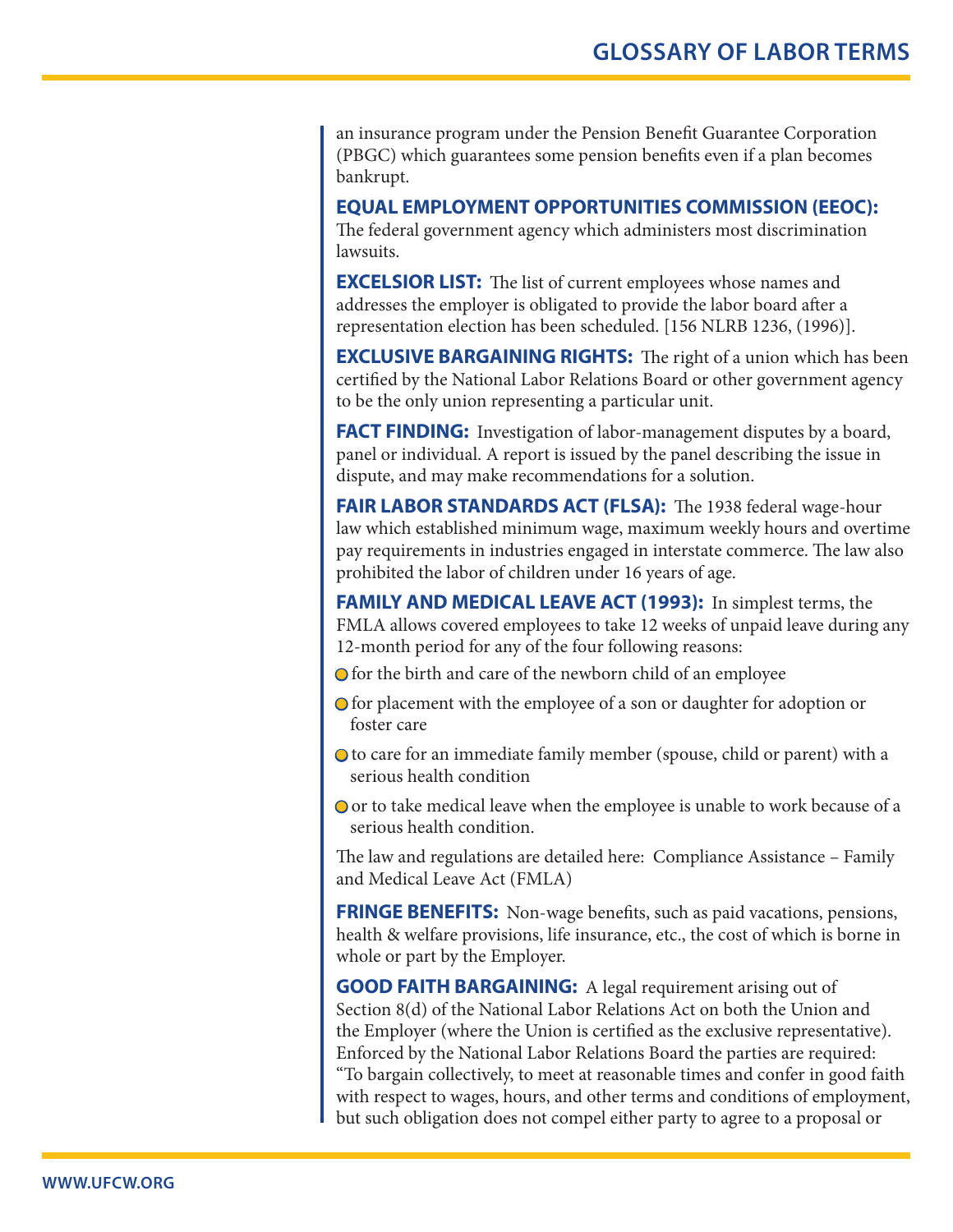require the making of a concession. Applies to any negotiations for a new or successor contract.

**GRANDFATHER CLAUSE:** A contract provision specifying that employees placed on the payroll before a specified time will retain certain rights and benefits even though newer employees are not entitled to these rights.

**GRIEVANCE:** A formal complaint, usually lodged by an employee or the union, alleging a misinterpretation or improper application of one or more terms in a collective bargaining contract. The method for dealing with grievances is through a grievance procedure negotiated in the union contract. If a grievance cannot be settled at the supervisory level, it can be appealed to higher levels of management.

**GRIEVANCE ARBITRATION:** The appeal of grievances to an impartial arbitrator for final and binding determination. Sometimes called arbitration of "rights". The arbitrator determines the meaning of the contract and clarifies and interprets its terms. Arbitration, where it is available, is usually the last step in the grievance procedure.

**GRIEVANCE PROCEDURE:** The steps established in a collective bargaining contract for the handling of grievances made by or on behalf of employees.

**HOSTILE WORK ENVIRONMENT:** Continuous, low level discriminatory remarks or behaviors that cumulatively 'poison' the workplace for the aggrieved victim enough to alter the terms, conditions or privileges of the workplace, and are commonly considered by the courts and the EEOC as equivalently unlawful to more overt forms of discrimination.

**HOUSE VISITS, HOME CALLS AND HOUSE CALLS:** Terms used to describe visits by union staff, union volunteers, or a union organizing committee to the homes of workers they are attempting to organize. Such visits give workers an opportunity to discuss the union and ask questions of the organizers in a relaxed and secure atmosphere.

**IMPASSE:** In general usage, term referring to a situation where two parties cannot agree on a solution to dispute. In legal usage, if impasse is reached, the employer is legally permitted to unilaterally impose its latest offer. The NLRB will determine whether true impasse was reached.

**INFORMATIONAL PICKETING:** A type of picketing done with the express intent not to cause a work stoppage, but to publicize either the existence of a labor dispute or information concerning the dispute.

**INITIATION FEE:** A fee required by many unions of all new members or of employees who have left the union and wish to return. Initiation fees may serve several union purposes, including an additional source of revenue.

**INJUNCTION:** An order of a court or agency requiring a person to do or not do a certain act. Failure to abide by the terms of a court injunction may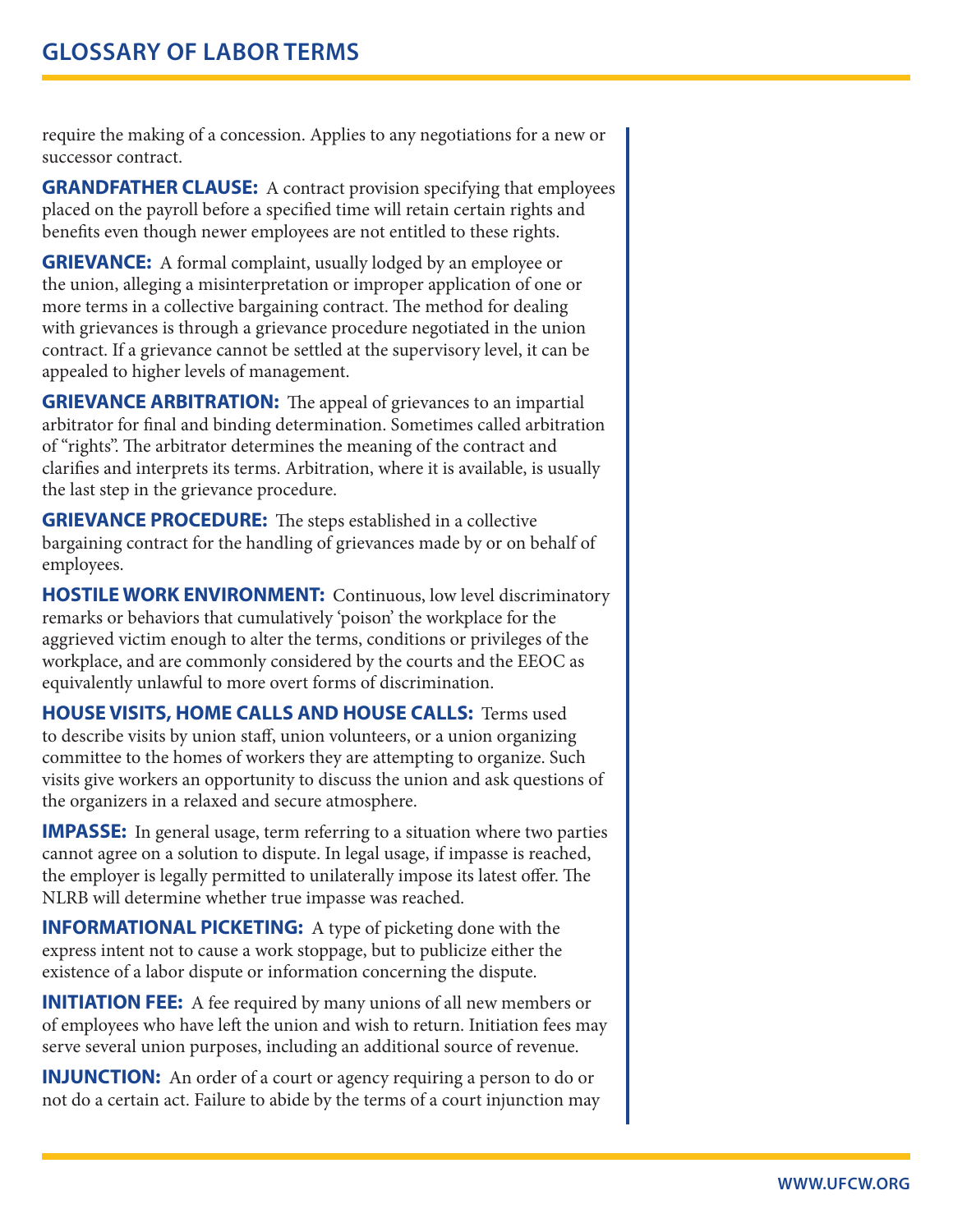result in the court arresting and jailing the person for contempt of court.

**INTERMITTENT LEAVE:** Leave taken in separate periods of time due to a single illness or injury. This is permitted under the Family and Medical Leave Act.

**JURISDICTION:** The specific industry, craft and/or geographical area which a local union is chartered to organize or represent.

**JURISDICTIONAL DISPUTE:** A conflict involving a dispute between two unions over which union shall represent a group of employees in collective bargaining or as to which union's members shall perform a certain type of work.

**JUST CAUSE:** A reason an employer must give for any disciplinary action it takes against an employee. An employer must show just cause only if a contract requires it. Most contracts have just cause requirements which place the burden of proof for just cause on the employer.

**LABOR ORGANIZER:** A person usually employed by a union (often the regional or international union), whose function it is to help the employees of a particular employer through the organizing process and offer guidance on the best ways to go about joining the union.

**LANDRUM-GRIFFIN ACT OF 1955:** Also known as the Labor-Management Reporting and Disclosure Act (LMRDA), it provides safeguards for individual union members, requires periodic reports by unions, and regulates union trusteeships and elections.

**LIQUIDATED DAMAGES:** A court award available under some laws (Equal Pay Act) where the employer's violation was either willful or in reckless disregard of the law or the employee's rights thereunder. Such award generally provides for attorney fees and an amount equal to and in addition to the lost wages and benefits.

**LOCKOUT:** Shutdown of worksite by the employer to discourage union membership or activity or to force employees to meet the demands or economic terms of the employer.

**MADE WHOLE:** A catchall phrase used in grievance and other legal action where a remedy is sought from an employer. Often used in discharge and discipline cases where the union seeks to have a worker, who had been wrongly discharged or disciplined, returned to work and reimbursed all wages, benefits, or other conditions lost due to an employer's unjustified action.

**MANAGEMENT'S RIGHTS:** Certain rights that management maintains as fundamental to the ability to manage and operate the organization. They are not required, negotiable subjects of collective bargaining. These rights are often expressly reserved to management in the management's rights clause of the bargaining agreement. They include the right to hire, promote, suspend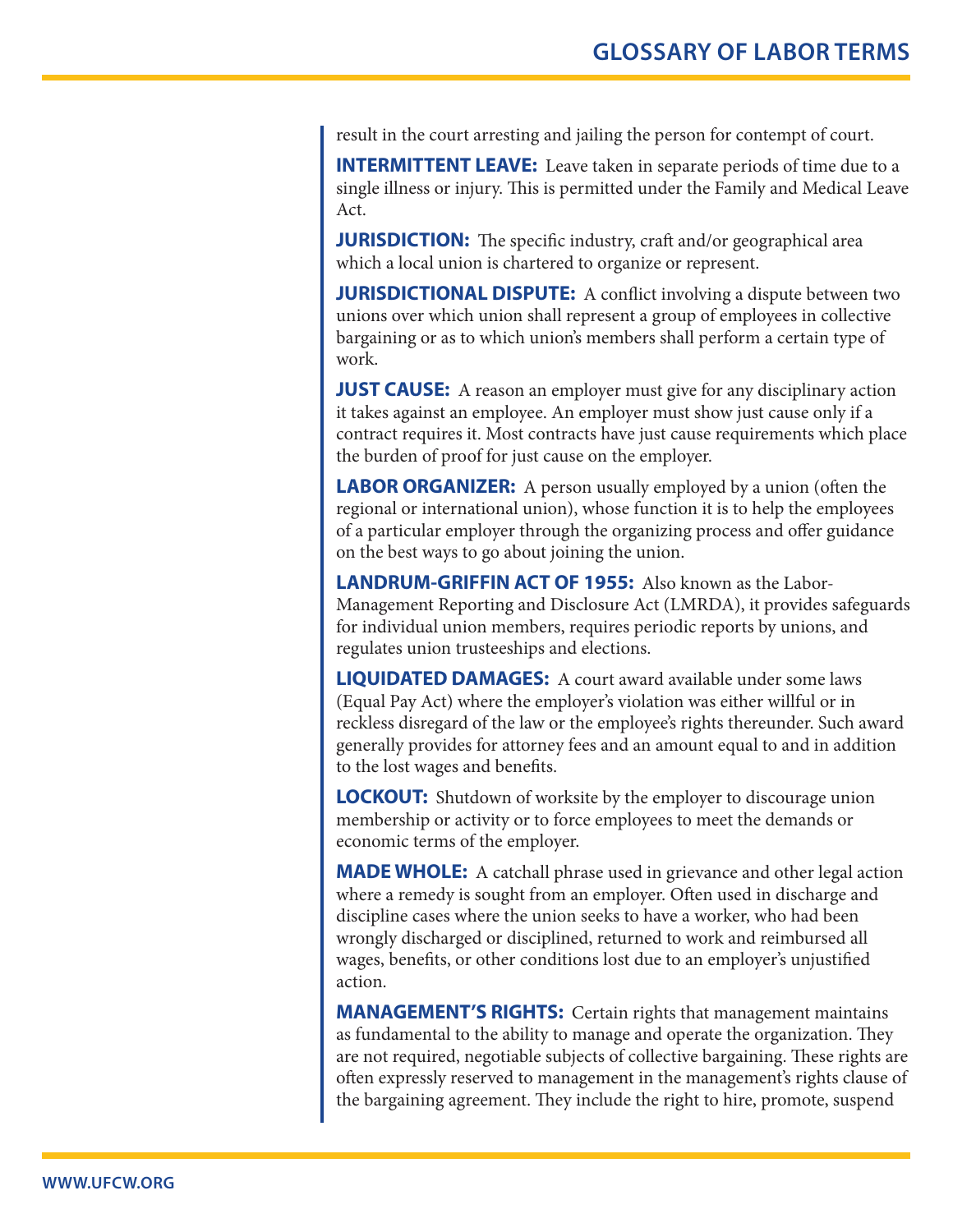or discharge employees, to direct the work of employees, and to establish operating policies.

**MANDATORY SUBJECT OF BARGAINING:** Those items included under wages, hours, and other terms and conditions of employment over which an employer must bargain. An employer may not make a change in a mandatory bargaining subject without providing prior notice to the union and an opportunity to bargain.

**MEDIATION:** The attempt by an impartial third party, called a mediator, to bring the parties in a dispute together and assist them in reaching settlement. The mediator, however, has no power to force or award a settlement, but works instead to persuade the parties to reach an agreement.

**MEMBER IN GOOD STANDING:** A union member in good standing is one who has fulfilled requirements for the organization and who has not voluntarily withdrawn from membership, been expelled, or suspended.

**MINIMUM WAGE:** The federal minimum wage as of 2009 was established at \$7.25/hour. States often have their own minimum wages which take precedence when they are higher than the federal minimum. These laws differ slightly when applied to workers who receive tips, workers under the age of 20 and full-time students. For details on these, read the U.S. Department of Labor's Questions and Answers About the Minimum Wage.

**NATIONAL LABOR RELATIONS ACT (NLRA):** Federal law signed in 1935 guaranteeing workers the right to participate in unions without management reprisals. It was modified in 1947 with the passage of the Taft-Hartley Act, and modified again in 1959 by the passage of the Landrum-Griffin Act. The NLRA is also referred to as the Wagner Act.

**NATIONAL LABOR RELATIONS BOARD (NLRB):** Agency created by the National Labor Relations Act of 1935, and continued through subsequent amendment, whose functions are to define the appropriate bargaining units, to hold elections, to determine whether a majority of workers want to be represented by a specific union or no union, to certify unions to represent employees, to interpret and apply the Act's provisions prohibiting certain employer and union unfair practices, and otherwise to administer the provisions of the Act.

**OCCUPATIONAL SAFETY AND HEALTH ACT (OSHA):** The federal law which authorizes the OSHA federal agency to set workplace health and safety standards, obligates employers to provide a safe workplace, and provides for enforcement of the standards. The law encourages states to develop their own safety laws, which can replace the federal law.

**ORGANIZING COMMITTEE:** The employees in a non-union shop who are designated to represent their co-workers during the representation campaign. Organizing committee members, among other things, usually sign up their coworkers on authorization cards or petitions acknowledging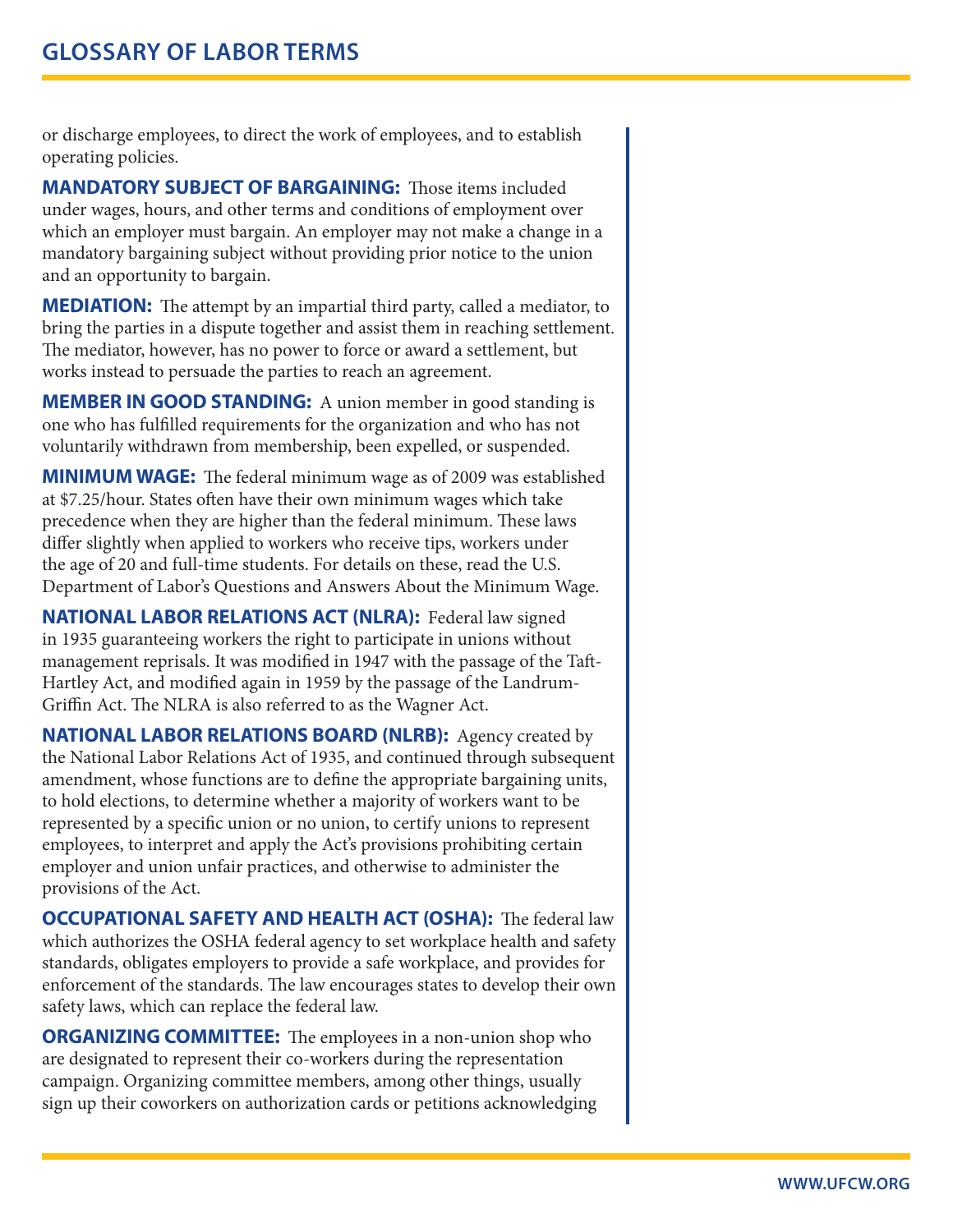support for union representation, hand out leaflets, attend meetings and visit workers at home to gain support for the union effort.

**OVERTIME:** When the FLSA established the 40-hour workweek in 1938, every hour over forty (40) was defined as overtime, for which an employee must be paid 50 percent more per hour. Note that overtime protection does not apply to all employees – the FLSA exempts certain employees from the overtime pay provisions.

**PAST PRACTICE:** A particular working condition, benefit or custom that has been in existence and deeply ingrained over a period of time such that it is regarded as part of the whole agreement and, therefore, enforceable by arbitrators.

**PAY EQUITY:** A term referring to the concept that female-dominated jobs or professions have been traditionally undervalued, based on levels of responsibility and required education, and that pay for these jobs should be raised to levels of comparable jobs which are traditionally held by men.

**PENSION BENEFIT GUARANTEE COPORATION (PBGC):** A federal corporation which guarantees that vested participants in private pension plans will receive some pension benefits even if a pension plan becomes bankrupt.

**PERMANENT REPLACEMENTS:** Under current labor law, when employees engage in an economic strike, the employer has the right to hire permanent replacements. After the strike has ended, if there is no back-towork agreement reached between the union and the employer, employees replaced during the strike are put on a preferential hiring list and must wait for openings to occur.

**PHONE BANKING:** The organized telephoning of large numbers of members to inform them of a union policy or action or to gather information. This is often done by volunteers who come into the union hall and telephone members during a certain time period. Also used as a way to communicate with members during a political campaign.

**PICKETING:** The carrying of signs or the passing out of literature protesting working conditions or actions taken by the employer. Picketing occurs during a strike, or in the form of an informational picket. In this tactic, designed to put pressure on the employer, union members inform the public and other workers about the conditions they feel are unfair.

**PRECEDENT:** An adjudged case or decision of a court of justice, considered as furnishing an example of authority for an identical or similar case arising later. A lower court is expected to follow the precedents set in the higher courts.

**PREMIUM PAY:** An extra amount over the normal hourly time rates, sometimes a flat sum, sometimes a percentage of the wage rates, paid to workers to compensate them for inconvenient hours, overtime, hazardous, or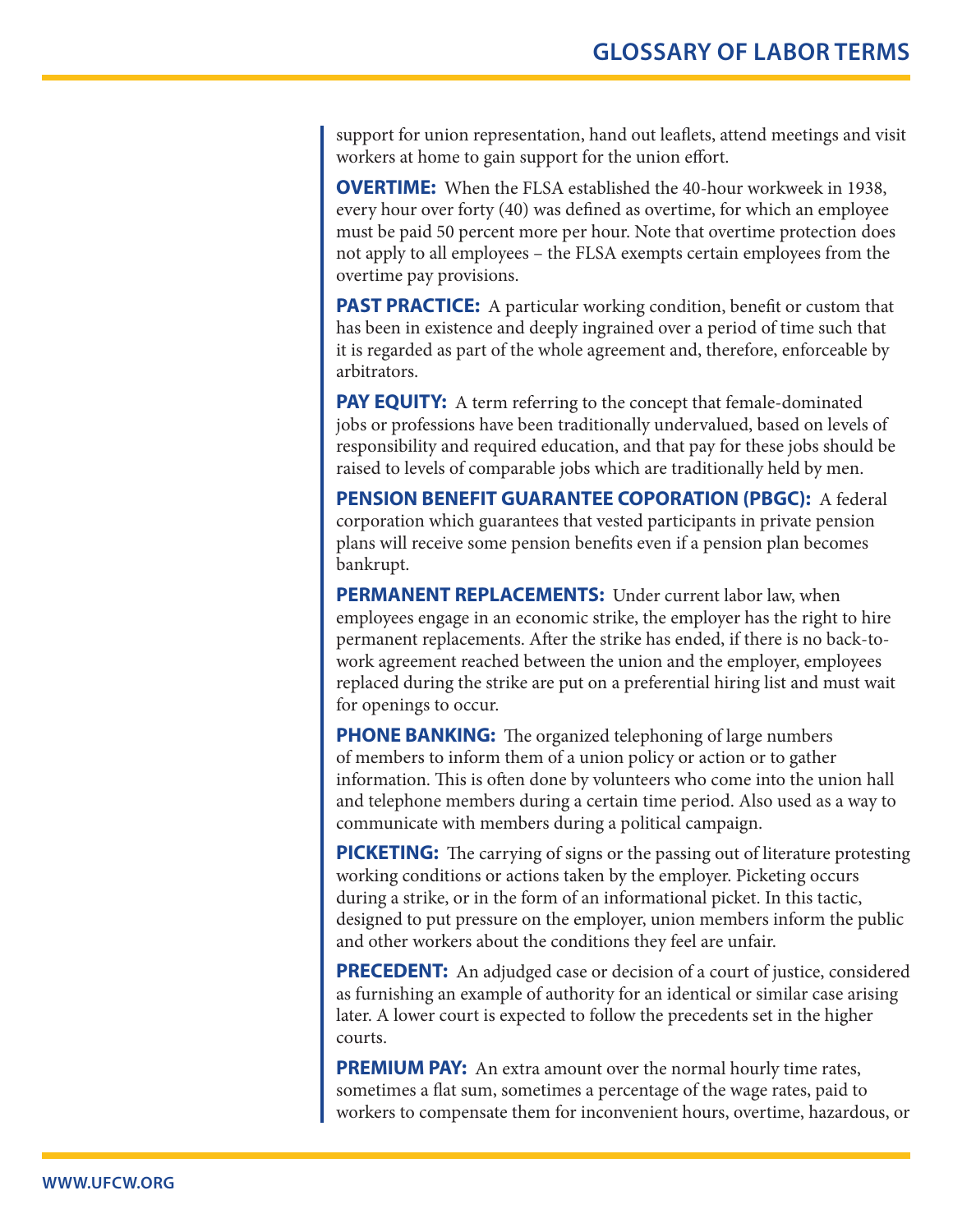unpleasant conditions, or other undesirable circumstances.

**RANK AND FILE:** The members of a union. This term does not apply to the leadership of a union.

**RATIFICATION:** Formal approval of a newly negotiated agreement by vote of the union members affected.

**RECOGNITION:** The employer's acknowledgment of a union as the exclusive bargaining agent for the employees, given either voluntarily upon evidence of an employee petition, or by legal requirement after an election conducted by the government.

**REOPENER CLAUSE:** A clause in a collective bargaining agreement providing for reopening negotiations on wage rates, and other benefits, during the term of the agreement.

**REPLACEMENT:** Workers hired to replace employees on strike. In the case of economic strikers, the strikers retain their employee status while on strike; however, the company may hire permanent replacements, and may legally refuse to reinstate strikers who have been permanently replaced. In this situation, if there are permanent replacements, economic strikers are generally entitled to reinstatement when the replacements leave. In the case of unfair labor practice strikes, the strikers must be reinstated, with a few exceptions.

**REPRESENTATION ELECTION:** A vote conducted by an appropriate labor board or agency to determine whether a majority of the workers in a previously established bargaining unit want to be represented by a given union.

**SCAB:** A person who continues to work, or who accepts employment, while the workers are on strike. By filling the jobs of striking workers, and keeping the employer operational, scabs may weaken or help break the strike.

**SHOP STEWARD/STEWARD:** The union representative of a group of fellow employees who carries out duties of the union within the workplace. EXAMPLE: Handling grievances, recruiting new members and monitoring compliance with the contract. The steward usually is either elected by other union members or appointed by higher union officials. The steward usually remains an employee while handling union business. Some release time (with or without pay) may be available to stewards under specific language in many collective bargaining contracts.

**SEXUAL HARASSMENT:** Any unwanted comments, looks, suggestions, advances or physical contact based on sex. Sexual harassment is against the law when it is so frequent or severe that it creates a hostile or offensive work enviornment, or when it results in an adverse employment decision, such as firing or demoting the victim.

**SOLICITATION:** Asking; selling. An employer may have a "no solicitation"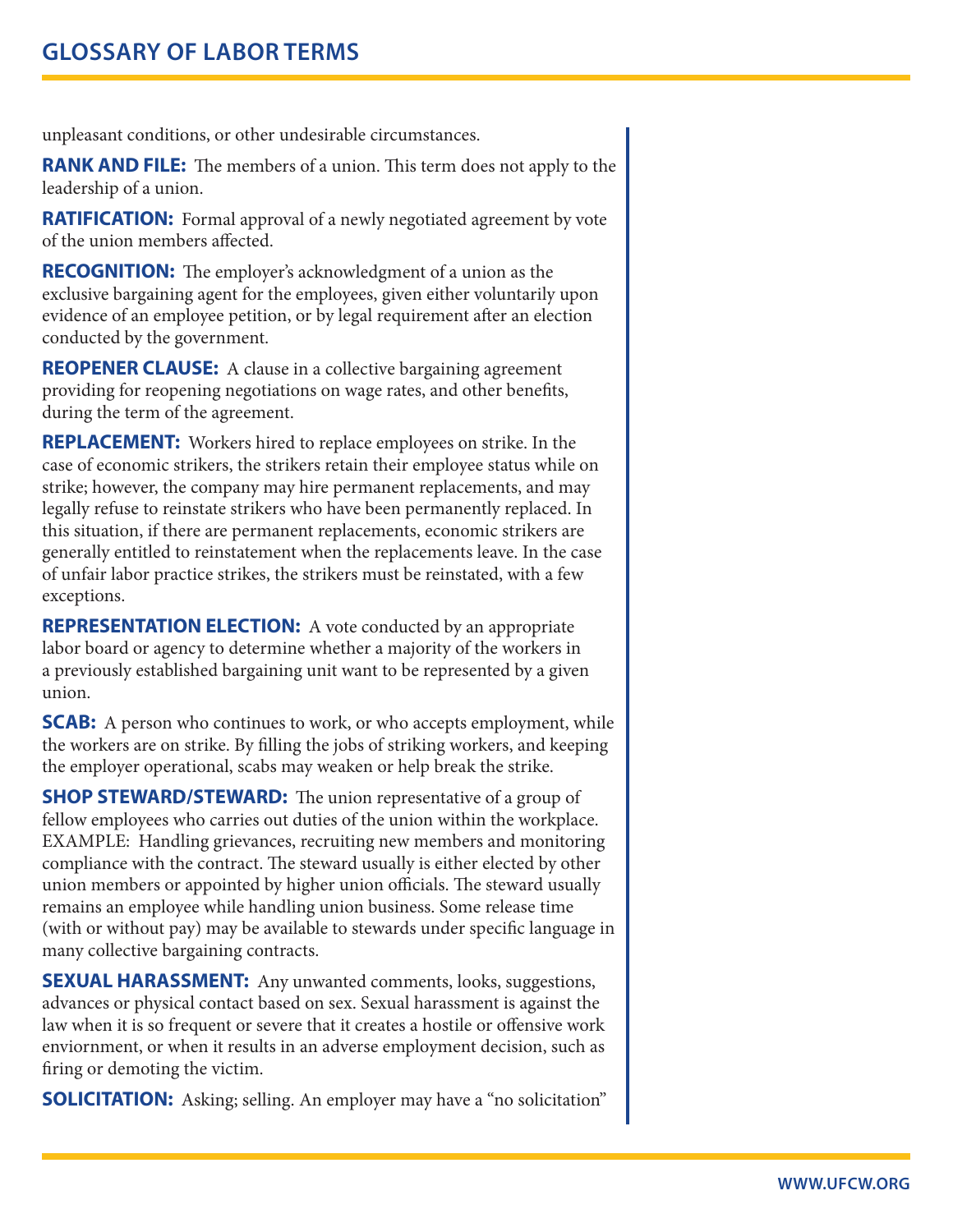rule to prohibit employees from union organizing at work, but the rule may not be valid if the employer allows other forms of solicitation such as fundraising ticket sales, etc.

**SPLIT SHIFT:** Any form of shift work where there are semi-regular work hours. In some cases, workers may work three different shifts in a work week. In all the various types of shifts, a break of several hours is usually scheduled between the reporting times of the workers.

**STRIKE:** A concerted act by a group of employees who withhold their labor for the purpose of bringing about a change in wages, hours or working conditions or to protest unfair labor practices.

**STRIKE SANCTION:** In order for a local union to receive strike benefits from the union's national treasury, the strike must be sanctioned by the union's national executive board.

**SUBPOENA:** A process document issued out of court requiring a witness to attend to give testimony. A subpoena can also further require a witness to bring relevant books or records. Commonly used in arbitration cases.

**SUCCESSOR EMPLOYER:** An employer which has acquired an already existing operation and which continues those operations in approximately the same manner as the previous employer, including the use of the previous employer's employees.

**SUPERVISOR:** Those employees who have management rights such as the rights to hire, fire or recommend such action. The employees who are defined as supervisors under the National Labor Relations Act are not permitted to become members of the bargaining unit at the work location. In organizing campaigns, most employers will try to enlarge the ranks of their supervisory personnel. The employer will try to keep a certain group of supervisors as its anti-union workforce for future labor disputes.

**SURFACE BARGAINING:** Often referred to as a perfunctory tactic whereby an employer meets with the union, but only goes through the motions of bargaining. Such conduct on the part of the employer is considered a violation of the employer's duty to bargain, Section  $8(a)(5)$  of the National Labor Relations Act.

**TRUSTEE:** An elected union official whose duty is to monitor the finances of a local union, joint council, conference, or international union. Also, an official appointed by the Independent Review Board or General President of the International Union to manage a local union in trusteeship.

**TRUSTEESHIP:** The assumption of control over a local union by an international union, or by the federal government under the RICO Act. Provided for by the Constitutions of most international unions, trusteeships suspend the normal government process of a local union and take over management of the local's assets and the administration of its internal affairs. The Landrum-Griffin Act of 1959 established controls over the establishment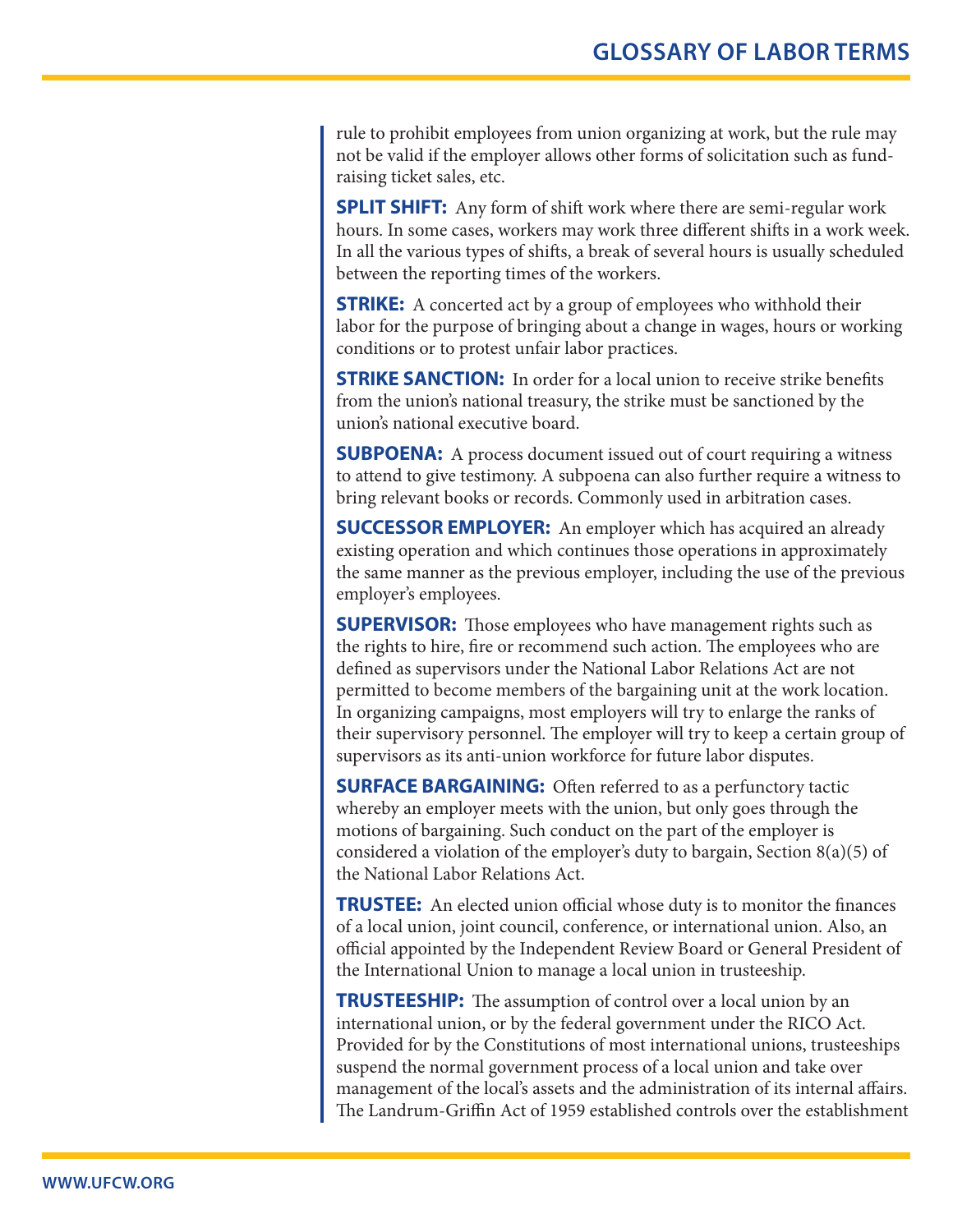and administration of trusteeships.

**ULP STRIKE:** A type of strike organized by workers to protest an unfair labor practice,("ULP") committed by their employer. As outlined in the National Labor Relations Act (NLRA), ULP strikes have additional protections for striking workers that extend to non-union workers. It is unlawful for workers engaged in a ULP strike to be either discharged or permanently replaced. When the ULP strike ends, unfair labor practice strikers, absent serious misconduct on their part, are entitled to have their jobs back even if replacement employees hired to do their work have to be discharged.

**UNFAIR LABOR PRACTICES:** Those employer or union activities classified as "unfair" by federal or state labor relations acts. Under the National Labor Relations Act (NLRA), employer unfair labor practices include employer threats against protected collective activity, employer domination of unions, discrimination against employees for collective activity, and employer failure to bargain in good faith with union representatives. Union unfair labor practices include failure to represent all members of the bargaining unit, failure to bargain in good faith, and conducting secondary boycotts. The Railway Labor Act and many state public sector labor laws contain definitions of unfair labor practices which are similar to the NLRA definitions.

**UNILATERAL CHANGE:** Any change an employer makes without the union's consent. The subject of unilateral change is constantly evolving due to National Labor Relations Board (NLRB) and court rulings. However, unilateral change falls into three categories: before a first contract, during bargaining, and during the contract's terms. The NLRB recognizes that an employer must bargain all changes in regard to hours of work, rate of pay, and other conditions of employment with the employee's bargaining representatives. Generally, these changes must be bargained to impasse before a change is implemented.

**UNION BUSTER:** A professional consultant or consulting firm which provides tactics and strategies for employers trying to prevent unionization or decertify unions.

**UNION LABEL OR BUG:** A stamp or tag on a product or card in a store or shop to show that the work is performed by union labor. The "bug" is the printer's symbol.

**UNION SECURITY CLAUSE:** A provision in a collective bargaining agreement designed to protect the institutional life of the union, such as union shop and union dues check-off clauses.

**UNION SHOP:** A form of union security provided in the collective bargaining agreement which requires employees to belong to or pay dues to the union as a condition of retaining employment. It is illegal to have a closed shop which requires workers to be union members before they are